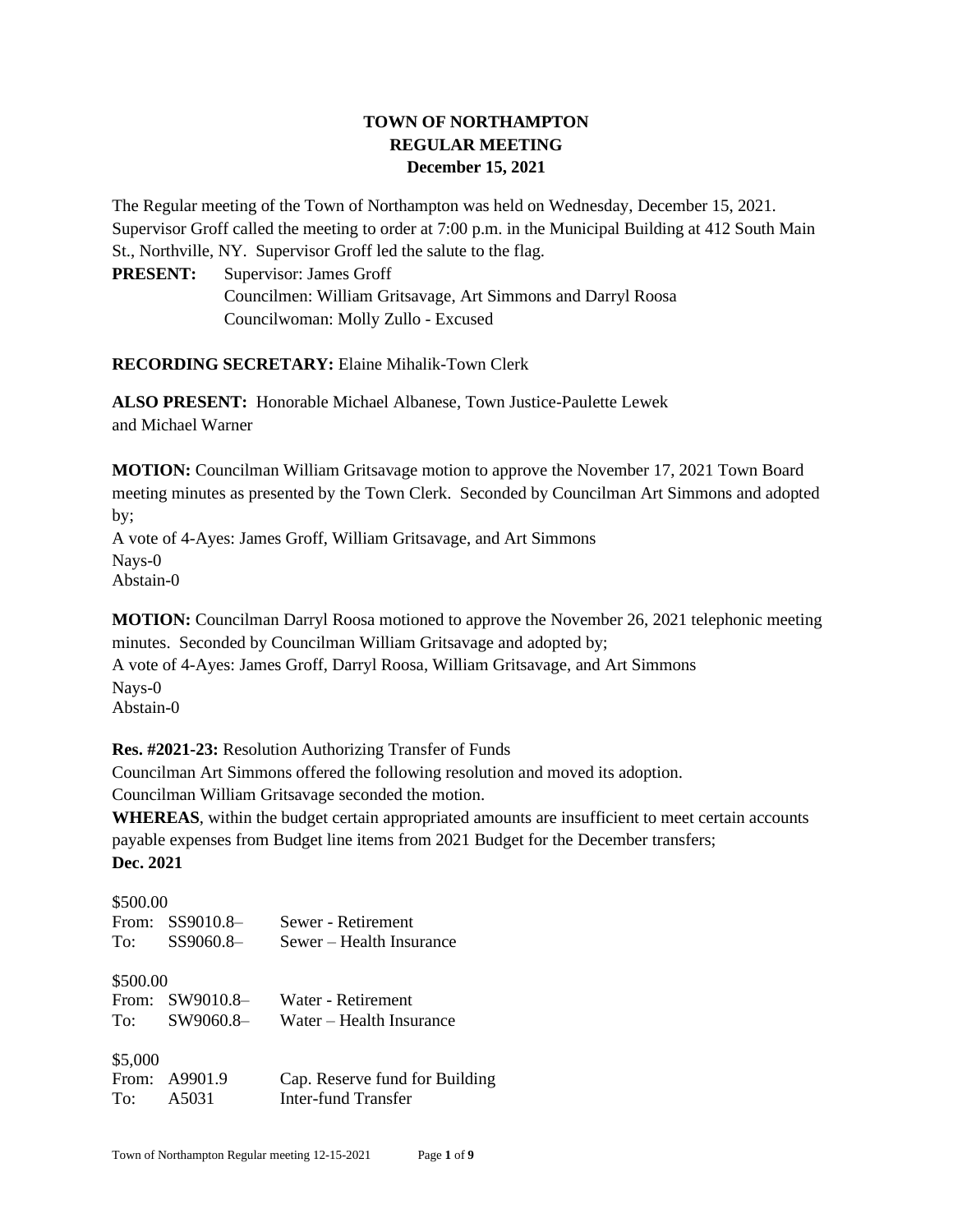Reason: Transfer to reserve

\$20,000<br>From: A9961.9 Cap. Reserve fund for Ambulance To: A5031 Inter-fund Transfer Reason: Transfer to reserve

\$20,000

From: DB9950.9 Cap. Reserve fund for Highway Machinery To: DB5031 Inter-fund Transfer Reason: Transfer to reserve

\$25,000 From: SS9901.9 Cap. Reserve fund for Sewer To: SS5031 Inter-fund Transfer Reason: Transfer to reserve

\$15,000

From: SW9901.9 – Interfund Trans – Water Reserve To: SW5031 Inter-fund Transfer Reason: Transfer to reserve

## **AND BE IT FURTHER**

**RESOLVED**, that this resolution be recorded in the Town Clerk's minutes and be a permanent record of the Town and a copy be filed with the Supervisors records for auditing purposes.

## **NOW THEREFORE BE IT**

**RESOLVED**, that the Town Supervisor be authorized to transfer the below indicated funds from within existing accounts of the 2021 budget to cover anticipated expenses;

| Supervisor James K. Groff     | Aye    |
|-------------------------------|--------|
| Councilman Art Simmons        | Aye    |
| Councilman William Gritsavage | Aye    |
| Councilman Darryl Roosa       | Aye    |
| Councilwoman Molly Zullo      | Absent |
| $\text{Nay-0}$                |        |
| Abstain-0                     |        |

## **MOTION ON WARRANTS and MONTHLY FINANCIAL REPORT**

Councilman Darryl Roosa approved paying the warrants and the monthly Financial Report, Seconded by Councilman William Gritsavage and passed by,

A vote of 4 Ayes: James Groff, William Gritsavage, Darryl Roosa, and Art Simmons Nays-0

Abstain-0

#### **2021 Warrants**

| General Fund "A"            | \$36,359.33 |
|-----------------------------|-------------|
| General Fund "B"            | 5,157.96    |
| Highway                     | 33,035.66   |
| Sacandaga Lighting District | 1.366.75    |
|                             |             |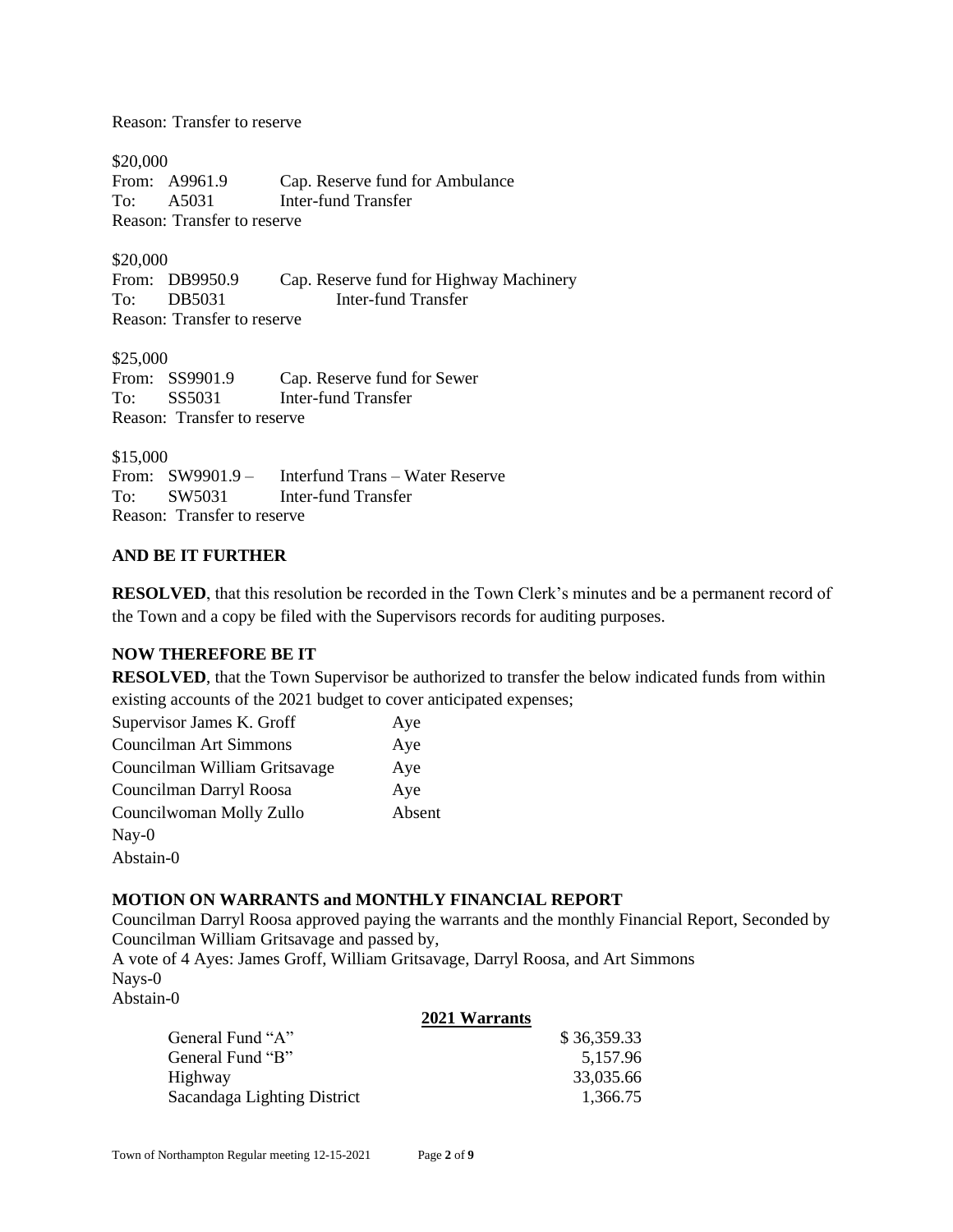| Sacandaga Sewer District | 4.040.09    |
|--------------------------|-------------|
| Sacandaga Water District | 4,564.99    |
| Total Warrants           | \$84,524.78 |

## **COMMUNICATIONS**

## **Proclamation – Paulette Lewek**

Recognizing Honorable Paulette Lewek for her Many Years of Service

As Town Justice

WHEREAS, the Honorable Paulette Lewek is retiring on December 31, 2021. and

WHEREAS, Paulette Lewek was appointed Town of Northampton Justice in 1989 and re-elected in 1990 and held her position until retirement, and

WHEREAS, Paulette Lewek distinguished herself as a hard-working and dedicated public servant, at all times committed to the best interest of the Town of Northampton, now therefore be it

RESOLVED, that the Town of Northampton Board hereby thanks Honorable Justice Paulette Lewek for her many years of dedicated service to the Town of Northampton and offers its sincerest best wishes on the occasion of her retirement.

> Dated under my hand and seal This 15th day of December 2021 Town of Northampton Supervisor

Paulette Lewek thanked everyone, responding that "it has been my pleasure to serve the Town of Northampton as Justice".

Supervisor James Groff Opened the floor to public comment 7:03 p.m.

**Code Enforcement:** A total of \$370.00 was collected in fees and a total of (7) renewal permits were issued in November 2021.

**MOTION:** Councilman Art Simmons approved the November 2021 Code Enforcement Report as presented. Seconded by Councilman William Gritsavage and passed by,

A vote of 4-Ayes: Darryl Roosa, James Groff, William Gritsavage, and Art Simmons Nays-0 Abstain-0

## **Proclamation – Art Simmons**

Recognizing Art Simmons for his Many Years of Service

**WHEREAS**, Art Simmons started his career of service as a Town of Northampton Board member on January 01, 2014 during his term as Councilman; and

**WHEREAS**, As Councilman of the Town of Northampton, Art Simmons will retire at the end of the day on December 31, 2021, and

**WHEREAS**, Art has served as Trustee on the Village of Northville Board; and

**WHEREAS**, Art has served as part-time Fulton County Coroner from June 6, 1998 thru December 13, 2013; and

**WHEREAS**, Art has committed himself to volunteerism, on both Town and Village Committees, serving on several Community Service Organizations, to name a few, such as member of the Northville Merchants Association, the Lions Club, and Publicity; now therefore be it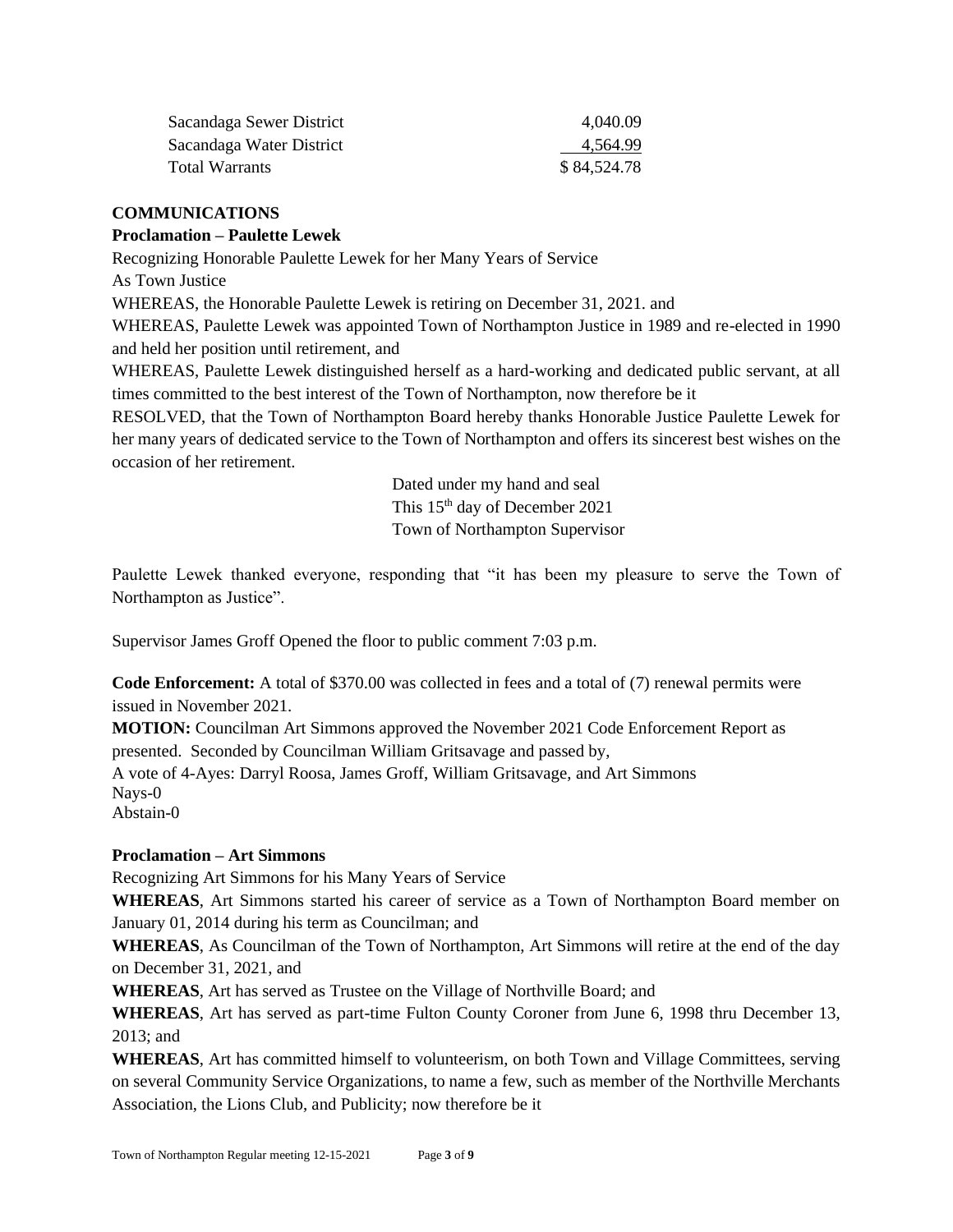**RESOLVED**, that the Town of Northampton hereby thanks Mr. Simmons for his many years of dedicated service to the Town of Northampton and offers its best wishes on the occasion of his retirement.

> Dated under my hand and seal This 15<sup>th</sup> day of December 2021 Town of Northampton Supervisor

Councilman Art Simmons thanked everyone.

# **Highway: November 2021 Report**

## **Roads:**

-Completed roadside leaf pickup for the season.

-Main Street Cemetery, Townhall Park, and Justice/Ambulance leaf cleanup.

-Roadside brush cutting started on Seven Hills Road in preparation for next season paving project

-Cleanup from wind storm damages

-Collins Gifford Valley Road from the Trailhead to Winneys Pond will be shut down to traffic Monday-Thursdays from 7 a.m. – 4 p.m. for the next 8 weeks for roadside tree removal for placement of National Grid power poles

# **Repairs/Maintenance**

-Repairs completed on Truck #3 and is back in service

-Plows, wings, and sanders have been installed on trucks and ready for winter

**MOTION:** Councilman Darryl Roosa motioned to accept the Highway report as presented. Councilman William Gritsavage seconded the motion and passed by,

A vote of 4-Ayes: James Groff, Darryl Roosa, William Gritsavage, and Art Simmons

 $N$ ays  $-0$ 

Abstain  $-0$ 

## **Justice:**

**MOTION:** Councilman William Gritsavage motioned to accept the Justices' Report, there were a total of 11 cases handled and \$1,605.00 was collected in fines for the month. Seconded by Councilman Art Simmons and passed by

A vote of 4-Ayes: James Groff, Darryl Roosa, William Gritsavage, and Art Simmons

 $N$ avs  $-0$ 

Abstain  $-0$ 

Supervisor James Groff informed the Town Board that Darrin Dietz has filed his appropriate paperwork and he will take office as Town of Northampton Justice as of January 01, 2022.

**Election:** The 2021 November General Election final results for the Town of Northampton are as follows: Supervisor – James K. Groff 501 Town Justice – John R. Farquhar 486 Highway Superintendent – Ken Cramer 513 Town Clerk - Elaine Mihalik 518 Councilman – Colleen Cordone 457 Councilman - Darryl Roosa 482 Tax Collector – Robin Wilson 509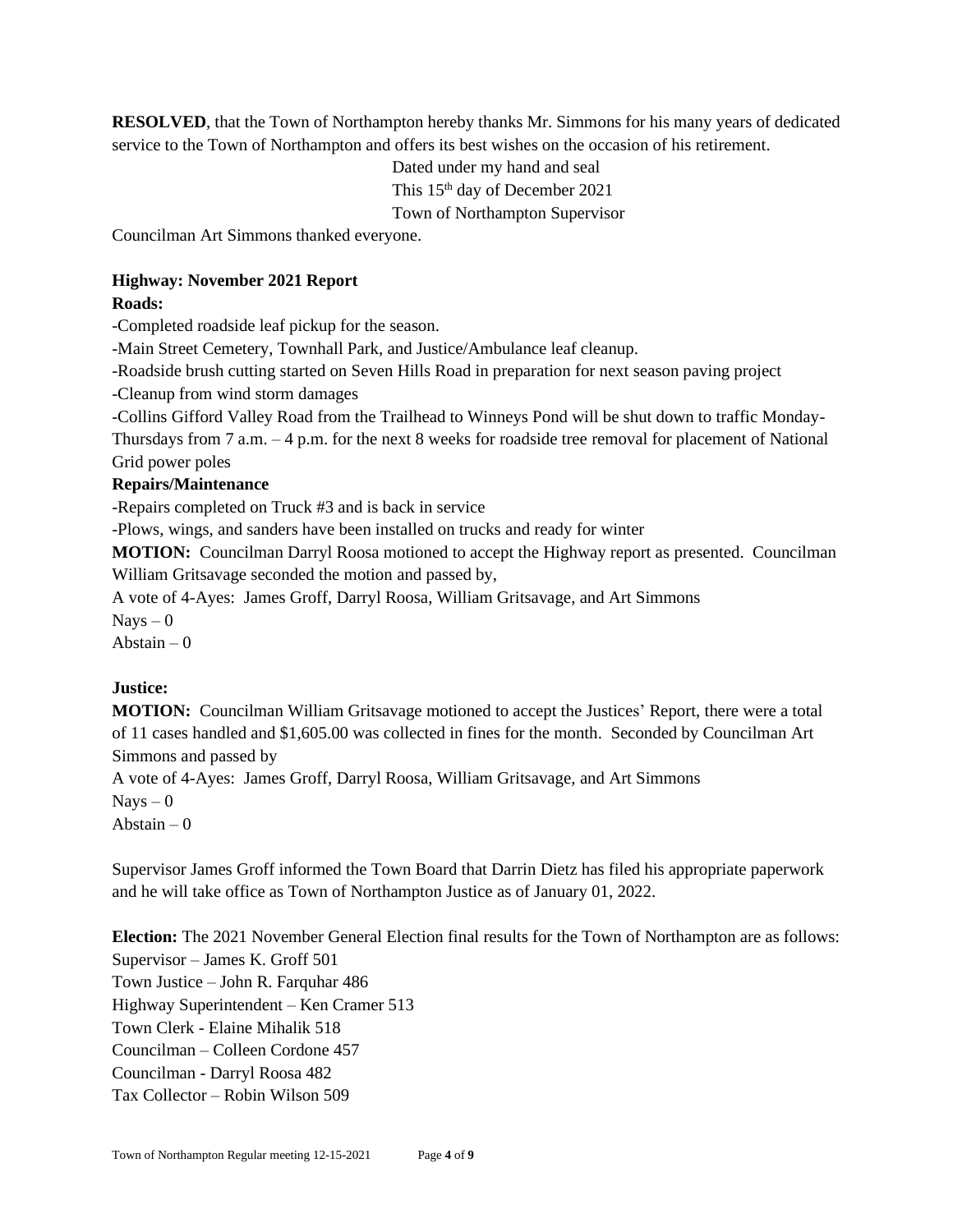**Zoning:** The Zoning Board meeting scheduled for December 22, 2021 has been cancelled due to no new business coming before the board.

**Planning Board:** The Town of Northampton Planning Board scheduled for December 8, 2021 has been cancelled due to no new business coming before the board.

Youth/Rec: The Ellsworth family and Sacandaga Feed & Dog Supply they held the Octoberfest and raise \$2,000.00 and they made a donation to the Joint Youth Board. I believe they will be having a presentation at the next regular Town Board meeting.

**Historic:** The Northville Northampton Historical Society – November 2021 issue titled "HERO".

**Cemeteries:** Proclamation will be presented to Gerald (Stu) Van Nostrand at a later date.

**Ambulance**: Supervisor James Groff reported that he was at the Northampton Ambulance meeting that was held last night. He has stated that that board needed to move on with a few things. They would like to put Mark Sousa as a member so that he can do the drug box, and their by-laws need to be updated. Supervisor James Groff also had stressed to the members that if the ambulance needed a driver for any of their calls to call the Fire Department. It was stated that the ambulance currently does not have a treasurer and it is hard to try and get somebody to volunteer. It was suggested to possible hire Diana Downing to help out.

### **NEW MEMBER**

**MOTION:** Councilman William Gritsavage motioned to accept Steven P. Sweet as a new member on the Northampton Ambulance Service. Councilman Art Simmons seconded the motion and passed by A vote of 4-Ayes: James Groff, William Gritsavage, Art Simmons and Darryl Roosa Nays-0 Abstain-0

#### **Refuse and Garbage**

**Fulton County Department of Solid Waste 2022 Landfill permit renewal Application MOTION:** Councilman William Gritsavage motioned to approve Supervisor James Groff signing the 2022 Fulton County Department of Solid Waste Landfill permit renewal application. Seconded by Councilman Darryl Roosa and passed by A vote of 4-Ayes: James Groff, William Gritsavage, Art Simmons and Darryl Roosa Nays-0 Abstain-0

The transfer station will be **OPEN 8 am. – noon on Friday, December 24th, 2021, Christmas Eve and Friday, December 31st, 2021, New Year's Eve.**

The transfer station will be **CLOSED on Saturday, December 25th, 2021, Christmas Day and Saturday, January 1st, 2022, New Year's Day.**

**Hardfill site: October Report** There were a total of 39 vehicles and \$60 collected in fees for Tires during the month of October.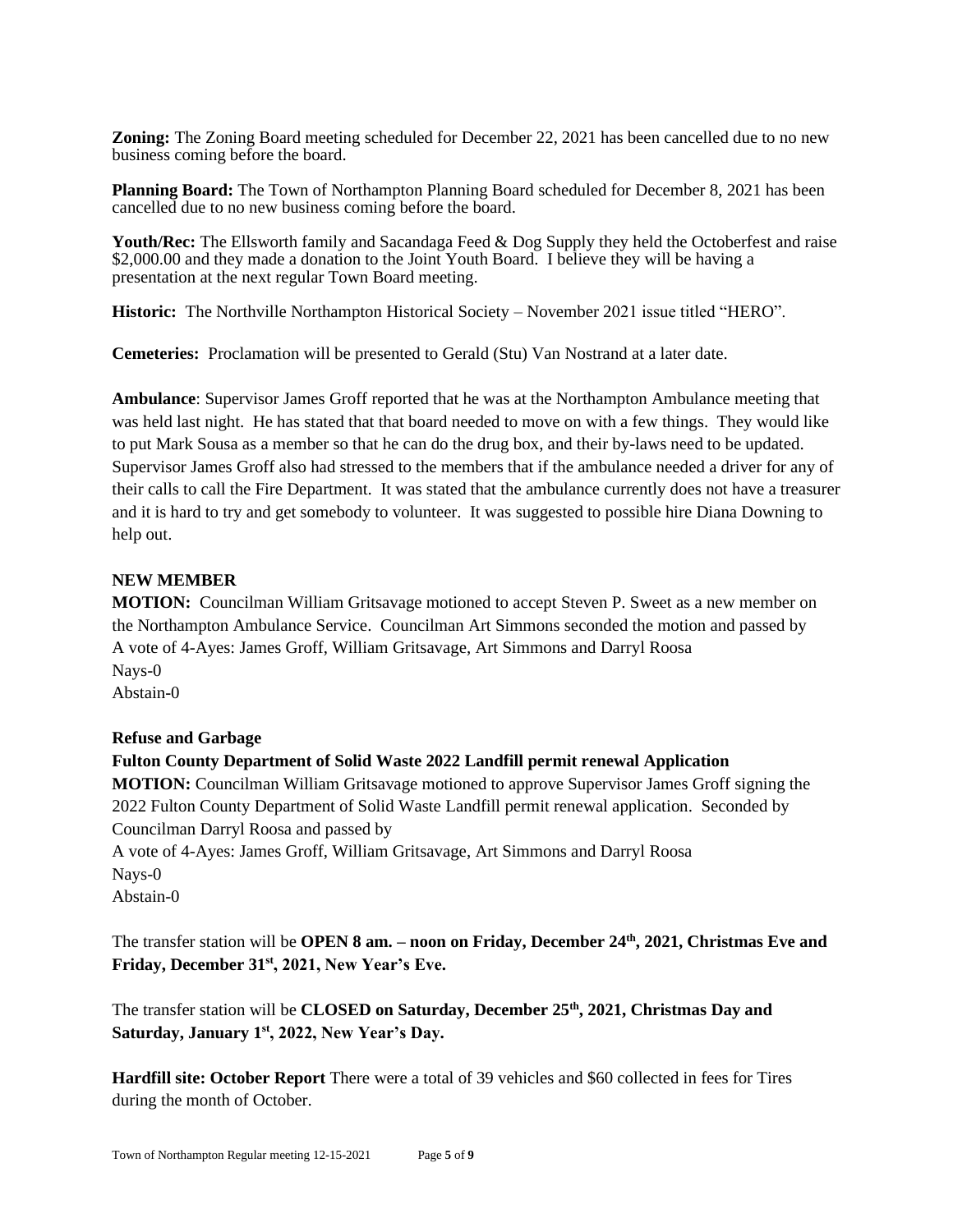**November Report** There were a total of 33 vehicles and \$24.00 collected in fees collected for Tires during the month of November. The Hardfill site closed at the end of the day on November 20<sup>th</sup> for the season.

**HAULING FEES:** The month of November 2021 fees were as follows:

| <b>County Transfer Haul</b>  | 28.63 Ton @ \$53 | \$1,517.39 |
|------------------------------|------------------|------------|
| <b>Municipal Direct Haul</b> | 79.64 Ton @ \$33 | \$2,628.12 |
| <b>Curbside Recycling</b>    | 9.74 Ton @ \$30  | \$292.20   |
| Metal Hauling Fee            | 6.07 Ton @ \$20  | \$121.40   |
| Electronics                  | 16.23 Ton @0.00  | 0.00       |
| Total                        |                  | \$4,559.11 |

### **SACANDAGA PARK WATER & SEWER:**

**November 2021**

### **Water:**

-November 2020 usage – 1,152,000 gallons pumped -November 2021 usage –1,044,000 gallons pumped

### **Meters**

-Data logged water meter for Dawn Carmen as requested. Log shows no leaks from meter pit to house or any fixture leaks within the residence.

# **Repairs/Maintenance**

-None to report

#### **Wastewater**

-November 2020 daily average flow – 16,000 gallons

-November 2021 daily average flow – 44,154 gallons

## **Repairs/Maintenance:**

-None to report

## **The Great Sacandaga Lake Fire District formerly known as Northville** Joint **Fire District:**

The Great Sacandaga Lake Fire District held their elections last night for the 2022 slate of Commissioners.

## **TOWN CLERK:**

**MOTION:** Councilman Darryl Roosa to approve the Town Clerk's November 2021 monthly report as presented by the Town Clerk. Seconded by Councilman William Gritsavage and passed by A vote of 4-Ayes: James Groff, William Gritsavage, Art Simmons and Darryl Roosa Nays-0 Abstain-0 Motion Carried **12/01/2021 Page 1**

**Town Clerk Monthly Report November 01, 2021 - November 30, 2021 :**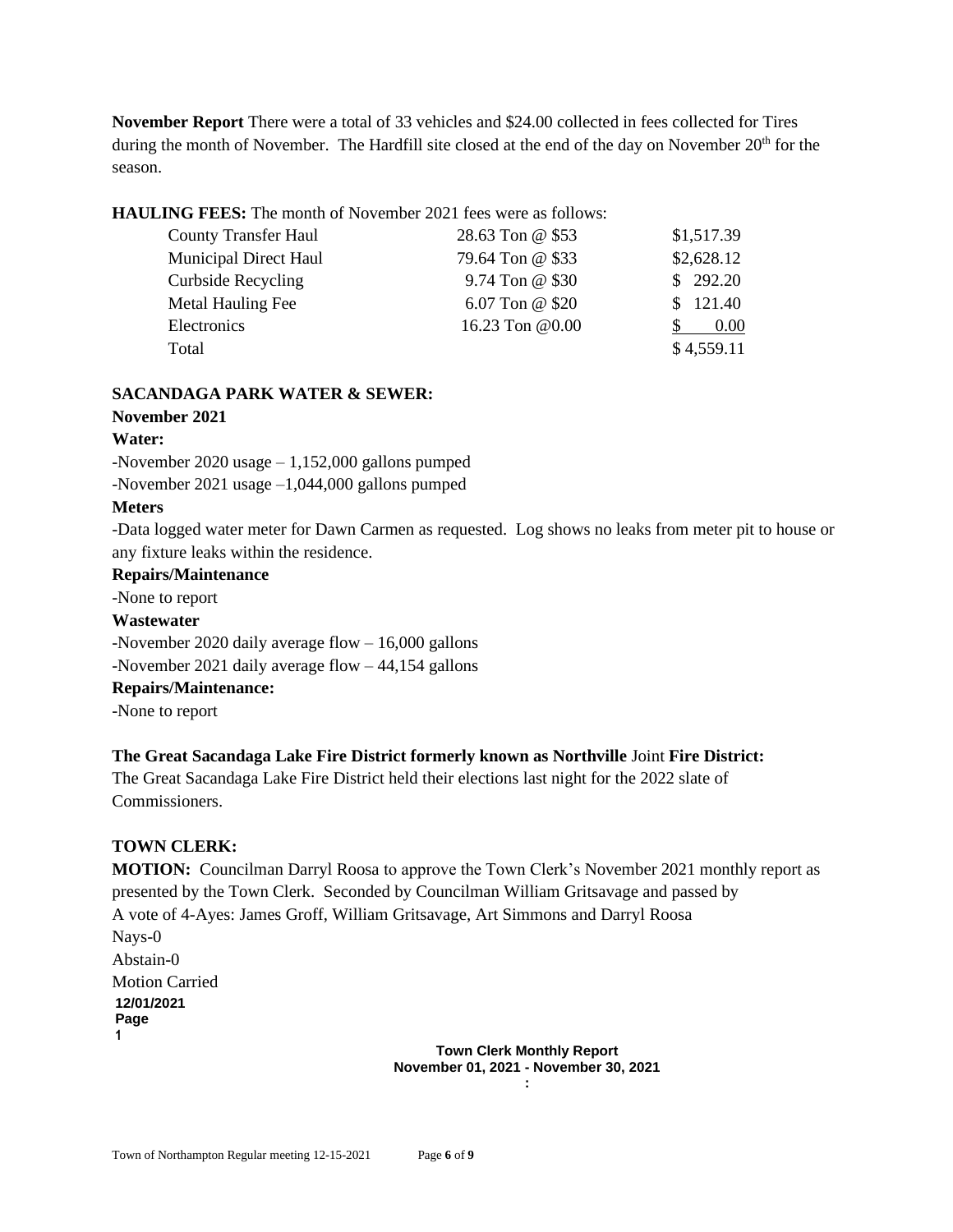| Account#<br>Local Share | <b>Account Description</b>                       | Fee Description           | Qty                                 |
|-------------------------|--------------------------------------------------|---------------------------|-------------------------------------|
| A1255<br>12.52          | Conservation                                     | Conservation              | 13                                  |
|                         | Death Certificate<br>100.00                      | Death Certificate         | 10                                  |
|                         | Marriage Certificate<br>10.00                    | Marriage Certificate      | 1                                   |
|                         | <b>Town Clerk Fees</b><br>12.50                  | Marriage License          | 1                                   |
|                         |                                                  |                           | Sub-Total:<br>\$135.02              |
| A2130<br>84.00          | <b>Hardfill Site</b>                             | <b>Hardfill Site</b>      | 2                                   |
|                         | <b>Transfer Station</b><br>70.00                 | <b>Transfer Station</b>   | $\overline{7}$                      |
|                         |                                                  |                           | Sub-Total:<br>\$154.00              |
| A2544<br>14.00          | Dog Licensing                                    | Female, Spayed            | $\overline{c}$                      |
|                         |                                                  | Male, Neutered<br>35.00   | 5                                   |
|                         |                                                  | Male, Unneutered<br>13.00 | 1                                   |
|                         |                                                  |                           | Sub-Total:<br>\$62.00               |
| A2770<br>3.25           | Photo Copy                                       | Photo Copy                | 13                                  |
|                         |                                                  |                           | Sub-Total:<br>\$3.25                |
| B2555<br>370.00         | <b>Building Permits</b>                          | <b>Building Permits</b>   | $\overline{7}$                      |
|                         |                                                  |                           | Sub-Total:<br>\$370.00              |
|                         |                                                  | \$724.27                  | <b>Total Local Shares Remitted:</b> |
| Amount paid to:         | New York State DOH for Marriage Licenses         |                           | 22.50                               |
| Amount paid to:         | NYS Ag. & Markets for spay/neuter program        |                           | 10.00                               |
| Amount paid to:         | NYS Environmental Conservation                   |                           | 214.48                              |
| \$246.98                | <b>Total State, County &amp; Local Revenues:</b> | \$971.25                  | <b>Total Non-Local Revenues:</b>    |

To the Supervisor:

 Pursuant to Section 27, Sub 1, of the Town Law, I hereby certify that the foregoing is a full and true statement of all fees and monies received by

me, Elaine Mihalik, Town Clerk, Town of Northampton during the period stated above, in connection with my office, excepting only such fees and

monies, the application of which are otherwise provided for by law.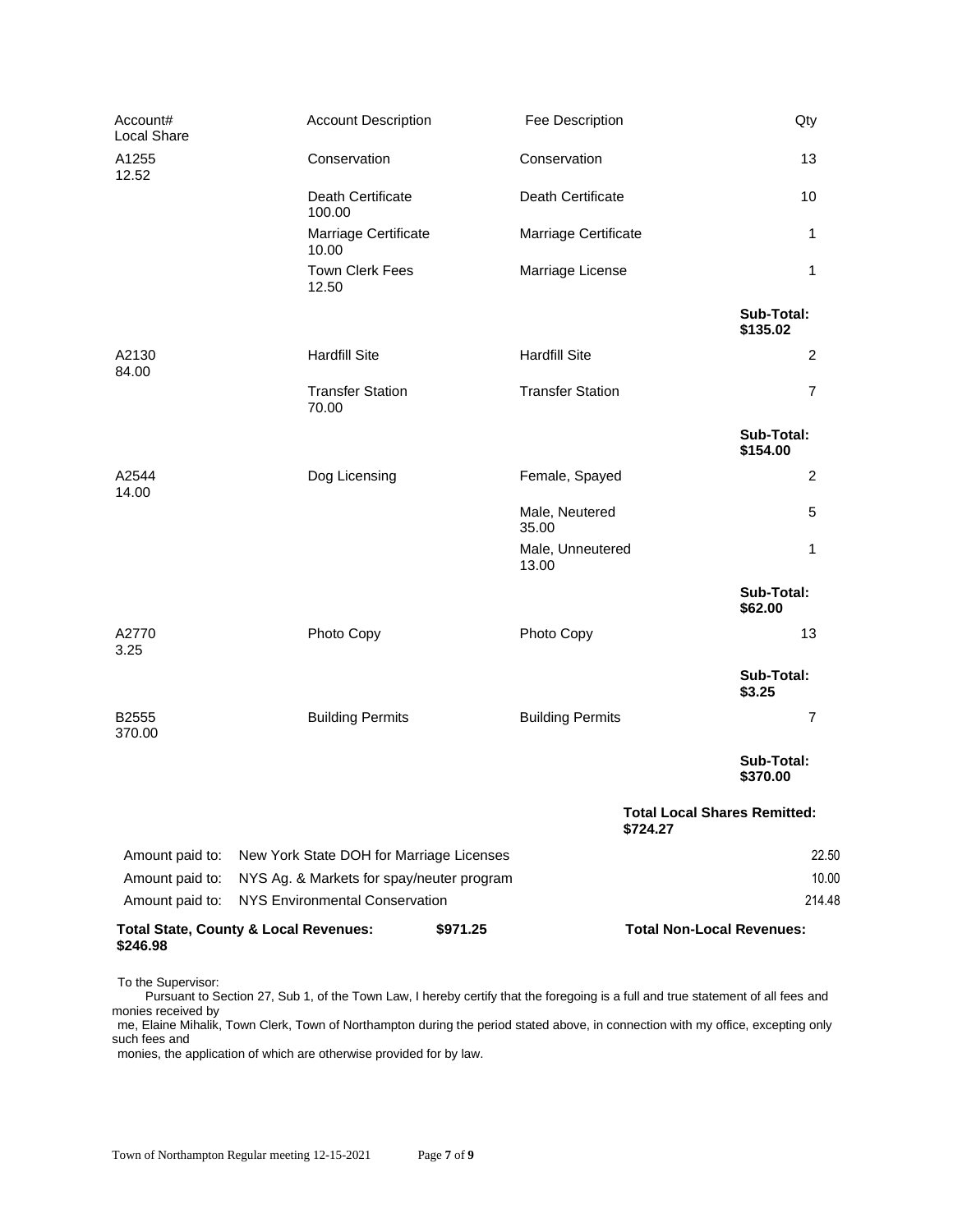| Supervisor<br>Town Clerk<br>Date | Date |
|----------------------------------|------|
|----------------------------------|------|

Supervisor James Groff mentioned that he was at a meeting yesterday afternoon that was held in Mayfield regarding the sewer system. The meeting was to see if the Village of Mayfield was on board with it. The Village Board was happy with this project and want to keep it going. Hopefully, we can keep this project going and get the sewer system up here. I believe that would be a big plus for us stated Supervisor James Groff.

# **Donated Property**

Attorney Michael Albanese explained to the Town Board that he had the documents the Supervisor has to sign on behalf of the Town. Attorney Michael Albanese stated that he will then call the Title Company and will probably send the documents to them and they will record the paperwork. I will ask for all of the fees and after the recording. They will give me the title policy and I will send them to Elaine Mihalik, Town Clerk when I receive the feed back from the Title Company. After discussion a motion was made as follows.

**MOTION:** Town Board member William Gritsavage motioned to approve authorizing Supervisor James Groff to sign the appropriate documentation on behalf of the Town of Northampton as to proceed with the prior paperwork, file and send the documents regarding Mr. and Mrs. Livingston donation of their Houseman Street property to the Town of Northampton. Councilman Darryl Roosa seconded the motion. The motion was approved by the following vote.

| Ayes: 4                       |        |
|-------------------------------|--------|
| Nays: 0                       |        |
| Supervisor James K. Groff     | Aye    |
| Councilman Art Simmons        | Aye    |
| Councilman William Gritsavage | Aye    |
| Councilman Darryl Roosa       | Aye    |
| Councilwoman Molly Zullo      | Absent |

# **Contract for fiscal year 2022 for the Adirondack Park Local Government Review Board**

**MOTION:** Councilman William Gritsavage motioned to pay \$300.00 for the fiscal year 2022 for the Adirondack Park Local Government Review Board. Councilman Art Simmons seconded the motion and passed by

A vote of 4-Ayes: James Groff, William Gritsavage, Art Simmons and Darryl Roosa Nays-0 Abstain-0

# **OLD BUSINESS**

Councilman Art Simmons mentioned that at last month's meeting he brought to the board members attention that Mike Sleezer who owns three radio stations who wanted to put a radio station in this area that would serve Mayfield, Northville, and Edinburg. Mr. Sleezer has informed Councilman Art Simmons that he has signed a contract with the owner of the Edinburg Airport. He will be airing on 93.1 FM. I do not think he is on the air as of yet.

Councilman Art Simmons wished everyone a Merry Christmas and a Happy New Year!